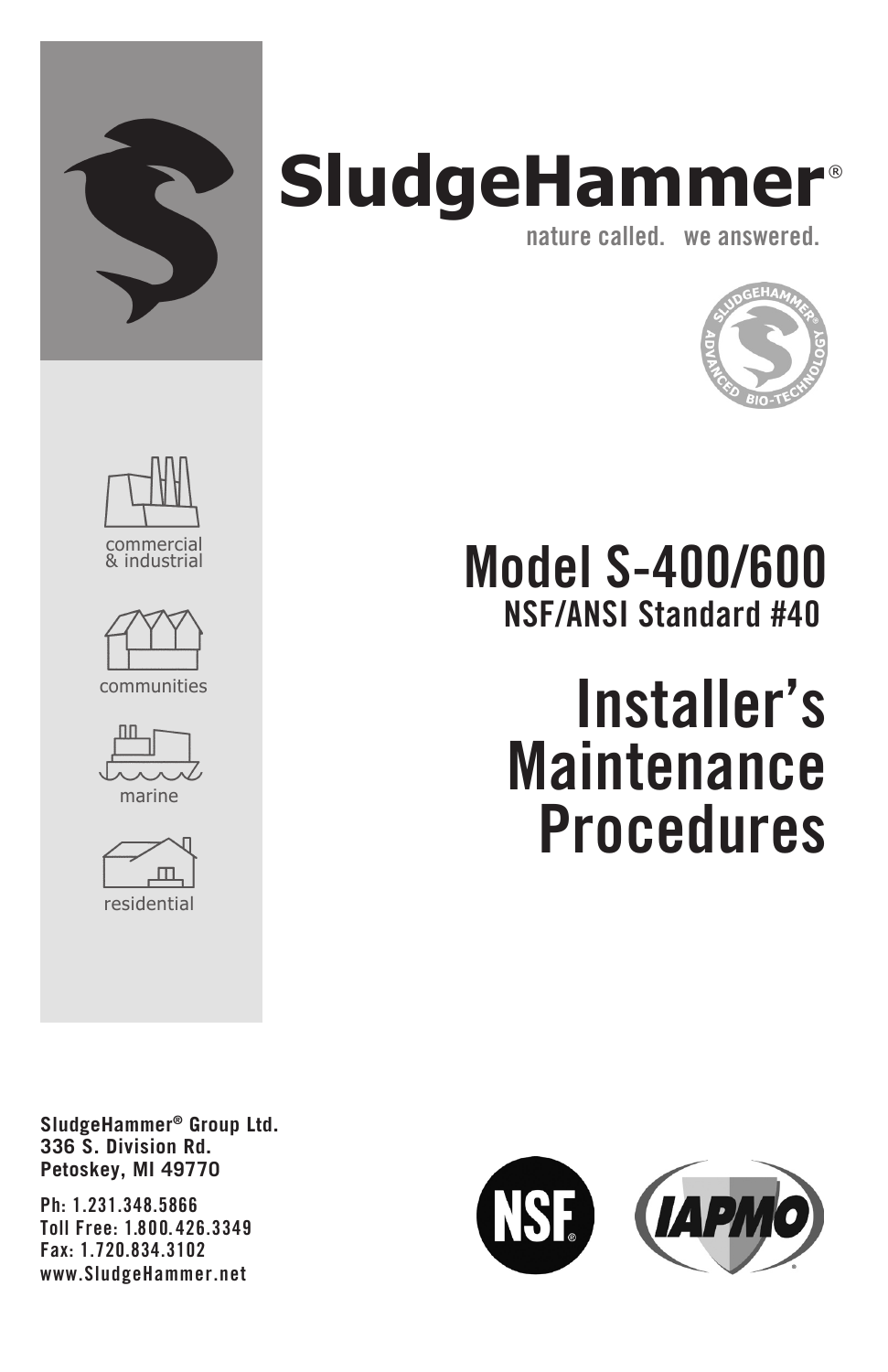## SLUDGEHAMMER® INSTALLER'S MAINTENANCE PROCEDURES

After installation of a Sludgehammer® unit in a single family residence the certified installer shall require that the homeowner enter into a maintenance contract.

The maintenance provider shall provide the following services to the homeowner:

- 1. Twice a year, the maintenance provider will schedule an inspection. During this inspection, the maintenance provider will:
	- A. Open air pump basin and check that air pump is operating.
	- B. Shut off air pump and wait for alarm to sound.
	- C. Turn air back on and open the lid on the treatment tank.
	- D. Observe the vigor and pattern of the bubble plume above the Sludgehammer® unit. Bubble flow should be obvious and the liquid should be passing up through the central openings in the Matrix "Stack" that is attached above the unit.
	- E. Observe the quality of water in the tank. The liquid should be clear without any objectionable odors. No blackness in the liquid should be evident.
	- F. Use probe or a Sludge Judge to determine if there is sludge layer on the bottom of the tank. If a sludge layer of greater than 12" thick is evident, then the tank should be pumped.
	- G. Evidence of a floating scum layer should be noted and if a scum layer of greater thickness than 12" is seen, the tank should be pumped.
	- H. Remove the bacterial applicator from the Sludgehammer<sup>®</sup> unit. Check for a bacterial coating on the bag and the stick above the bag. It should be greater than 1/16th of an inch in thickness and the color should be a medium to dark grey-brown. If the bag or stick has a black color, the Sludgehammer® unit should be removed and cleaned with a hose.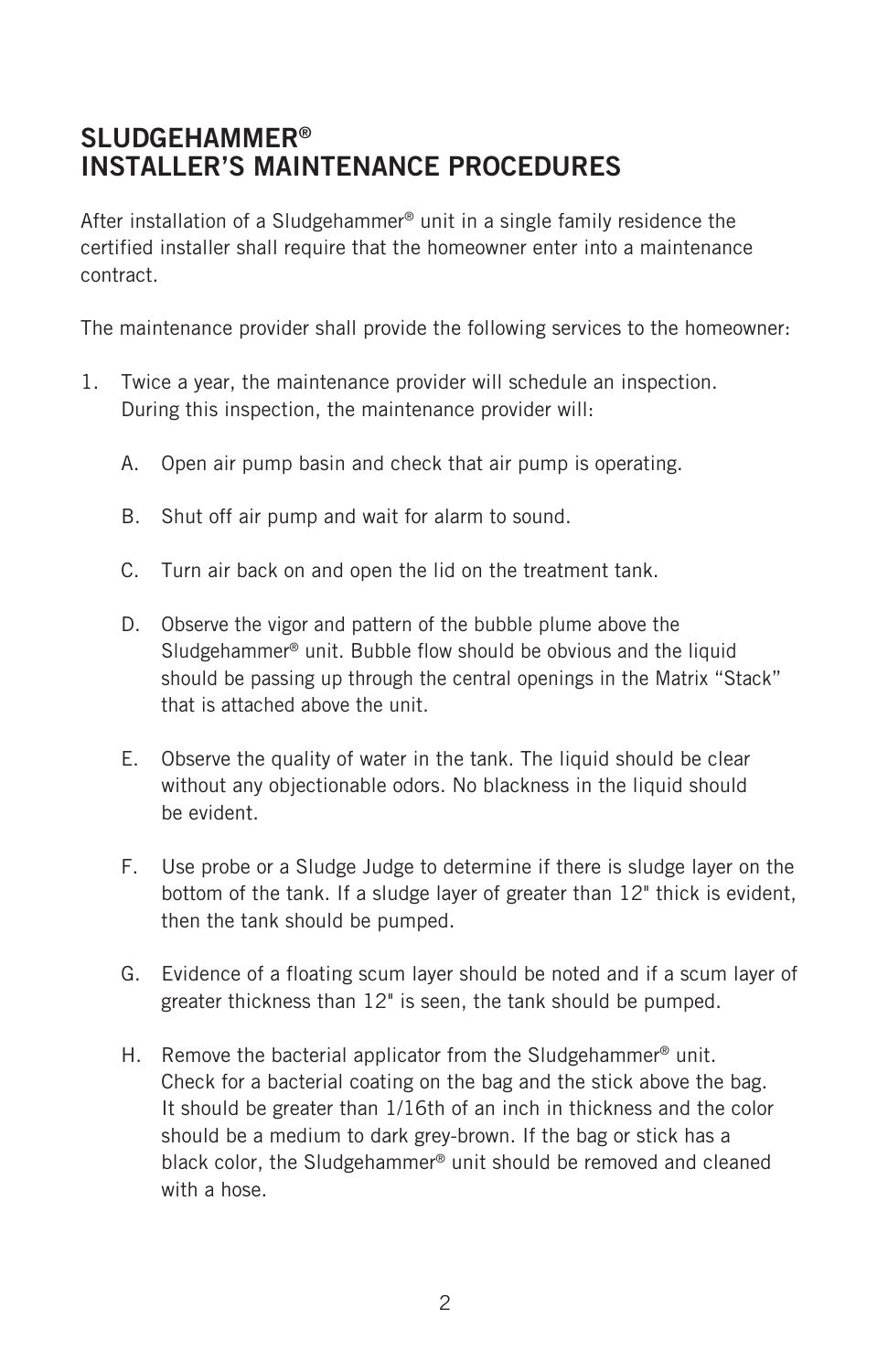- I. To clean the Sludgehammer®, a union should be installed in the horizontal air line entering the treatment tank riser so the line can be detached. The unit should be drawn up and out of the chamber using the attached rope. Allow the unit to drain and tip over to remove the bottom. The bottom is simply twisted until it can be slid off. Remove the bottom and keep the unit over the open riser of the treatment tank. Use a hose to vigorously wash out any sludge in the unit, particularly between the layers of the cuspated fixed bacterial film matrix material wrapped around the central 4" pipe in the Sludgehammer®.
- J. Reattach the bottom by sliding it over the bottom bolts and twisting to secure. Lower the Sludgehammer® back into the tank until it is returned to its original location. Reattach the air line and tighten the union.
- K. After either cleaning or simply inspecting the bacterial applicator, clip the zip ties holding the bacterial packet to the applicator. Attach a new packet using the enclosed zip ties. The old bacterial packet can be inserted into the bag the new packet came in for disposal.
- L. Reinsert the bacterial applicator into the Sludgehammer® unit as before.

Should the alarm be activated at any time the homeowner should contact the maintenance provider to schedule a repair inspection. Where the Sludgehammer® is used as pre-treatment for any active disposal technology, such as a sub-surface drip system, the homeowner should contact the maintenance provider as quickly as possible in order to re-establish treatment quality and protect the disposal system from degradation.

The likeliest cause for the alarm to sound is breakage of the diaphragm in the air pump. The maintenance provider should always have a spare pump with him when responding to any such call. The replacement pump can be substituted during the call and replacement of the diaphragm can be carried out back at the shop for easier installation.